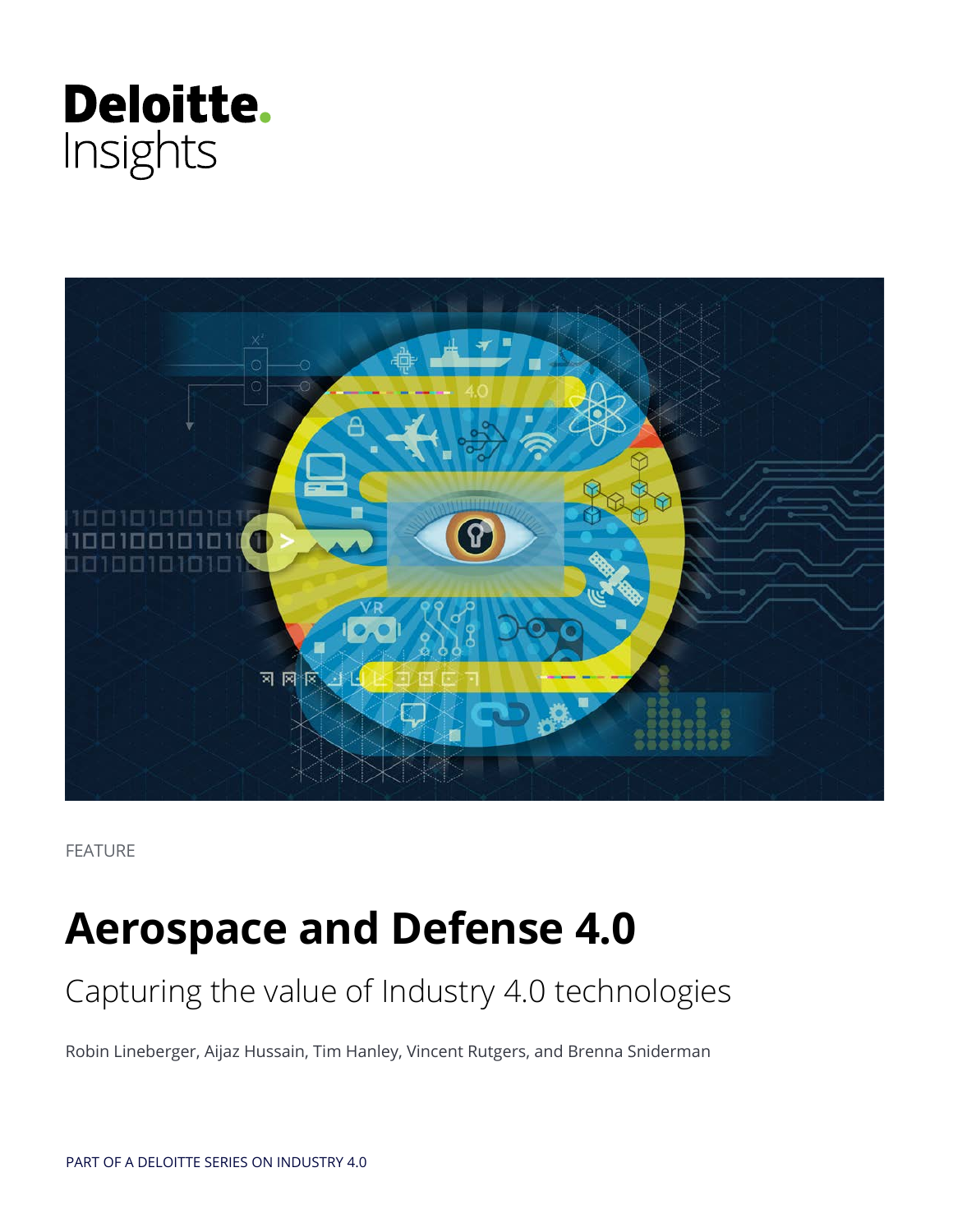## With some aerospace and defense organizations lagging in the adoption of Industry 4.0, what can A&D companies do better to achieve digital transformation?

 $\prod_{i=1}^n$ NDUSTRY 4.0 TECHNOLOGIES could be the key to unlocking future competitiveness. There is a clear and compelling case for aerospace and defense (A&D) companies to leverage these technologies and incorporate digital transformation throughout their organizations. In a global survey conducted by Deloitte to assess the current state of Industry 4.0 adoption across manufacturing industries, 84 percent of A&D executives said they consider leveraging new digital technologies as key to market differentiation—yet only a quarter of the A&D companies are currently using these technologies and tools to access, manage, analyze, and leverage data from their digital assets to inform decision-making in real time $<sup>1</sup>$ </sup>

Industry 4.0-driven technologies can impact every company that operates within the A&D industry, from original equipment manufacturers (OEMs) to small suppliers. However, not all companies seem to be taking advantage of these technologies, whether for growing revenues or improving profitability. Designing new products and business models remains a significant challenge for most A&D companies, with 40 percent of the surveyed A&D executives identifying the establishment of new business or delivery models as the top challenge their organization faces as they pursue digital transformation initiatives.<sup>2</sup>

Furthermore, despite implementing Industry 4.0 technologies in areas such as factory manufacturing and supply chain, many A&D companies have been slow in adopting broader digital transformation initiatives that span the entire enterprise.3 This is because many surveyed companies in the industry note that they have not made Industry 4.0 a priority across the enterprise; rather, they have primarily invested in specific, focused technology

implementations. Limiting the digital strategy to a few business functions may increase the risk of A&D companies being left behind in today's digital era. It is important, therefore, that companies across the industry understand and harness the power of new technologies to benefit from the opportunities of Industry 4.0 transformation. A&D companies, especially mid- and small-sized, could start small but scale enterprisewide to maximize the benefits of these technologies. Instead of viewing new technologies as an add-on to existing processes and practices, A&D executives should rethink how they do business leveraging those technologies. This report explores the lessons A&D companies appear to have learned in their journey in becoming digitally transformed enterprises and recommends how they could thrive in this age of Industry 4.0.

#### **KEY TAKEAWAYS**

- A&D executives face many challenges while pursuing digital transformation initiatives.
- Designing new products and business models remains the top challenge.
- The pace of technological change and a lack of technology know-how are the key technological and strategic barriers.
- Adoption of broad digital transformation initiatives that span the entire enterprise has been slow in many A&D organizations.
- As a result, only a small section of A&D companies seems to be truly benefiting from the opportunities provided by Industry 4.0 technologies.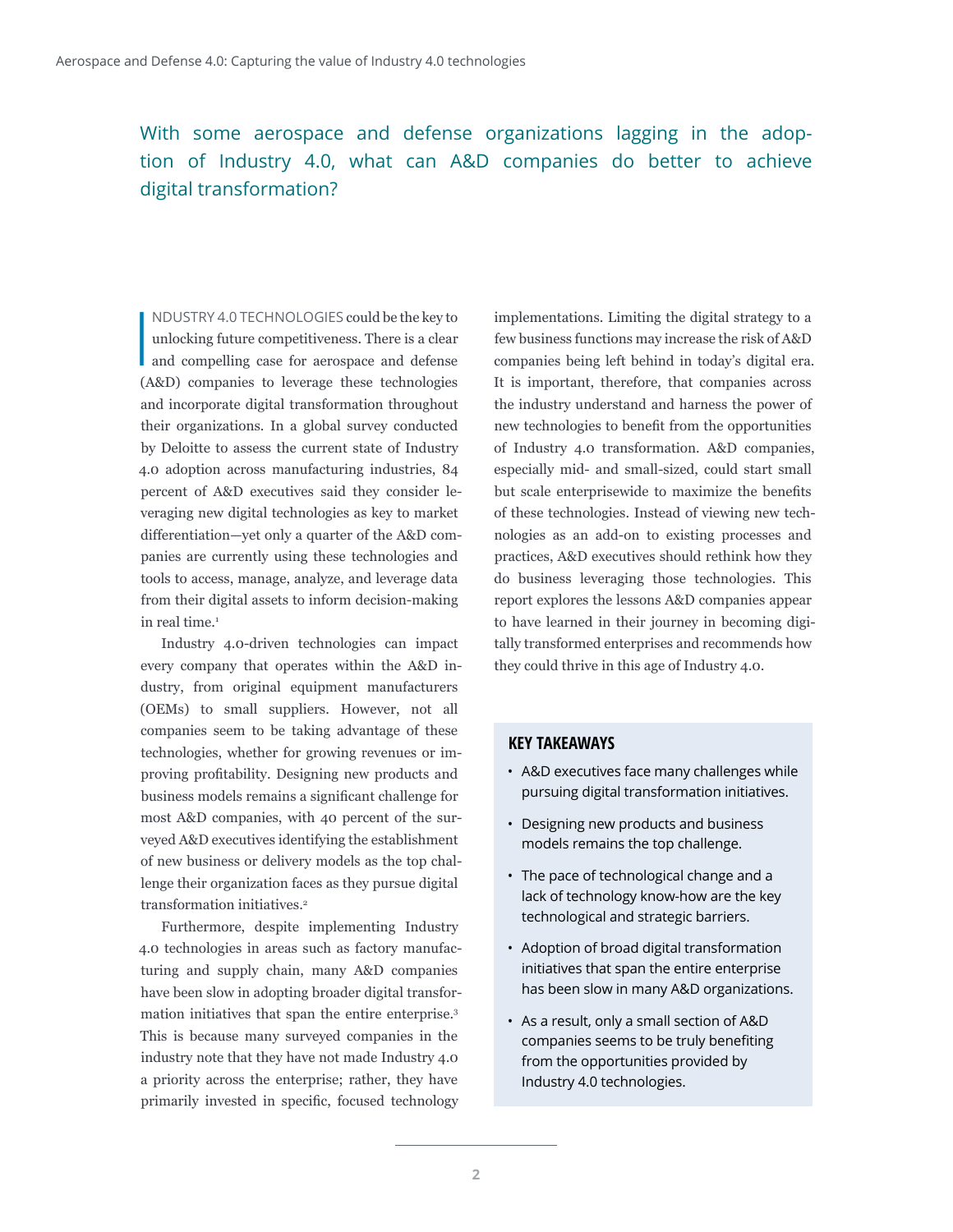## **What is Aerospace & Defense 4.0?**

Aerospace & Defense 4.0 is the application of the Industry 4.0 technologies in the A&D industry for developing new cost-effective products and services, making existing products smarter using sensors and connectivity, and leveraging advanced manufacturing processes such as additive manufacturing, among other objectives.

#### **WHAT IS INDUSTRY 4.0?**

Industry 4.0, or the Fourth Industrial Revolution, is the creation of a digital manufacturing enterprise that is not only interconnected but also communicates, analyzes, and uses information to drive further intelligent action back in the physical world. It drives the physical act of designing, manufacturing, distribution, and performance in an ongoing cycle known as the physical-to-digitalto-physical (PDP) loop (figure 1).

Throughout this cycle, real-time access to data and intelligence is driven by the continuous and cyclical flow of information and actions between the physical and digital worlds. Many organizations already have some portions of the PDP loop in place, namely, the physical-to-digital and digitalto-digital processes. However, it is the leap from digital back to physical—from connected, digital technologies to action in the physical world—that constitutes the essence of Industry 4.0.

FIGURE 1

### **The physical-digital-physical loop and the technologies used**



Note: For further information, see *Forces of change: Industry 4.0*. Source: The Deloitte Center for Integrated Research.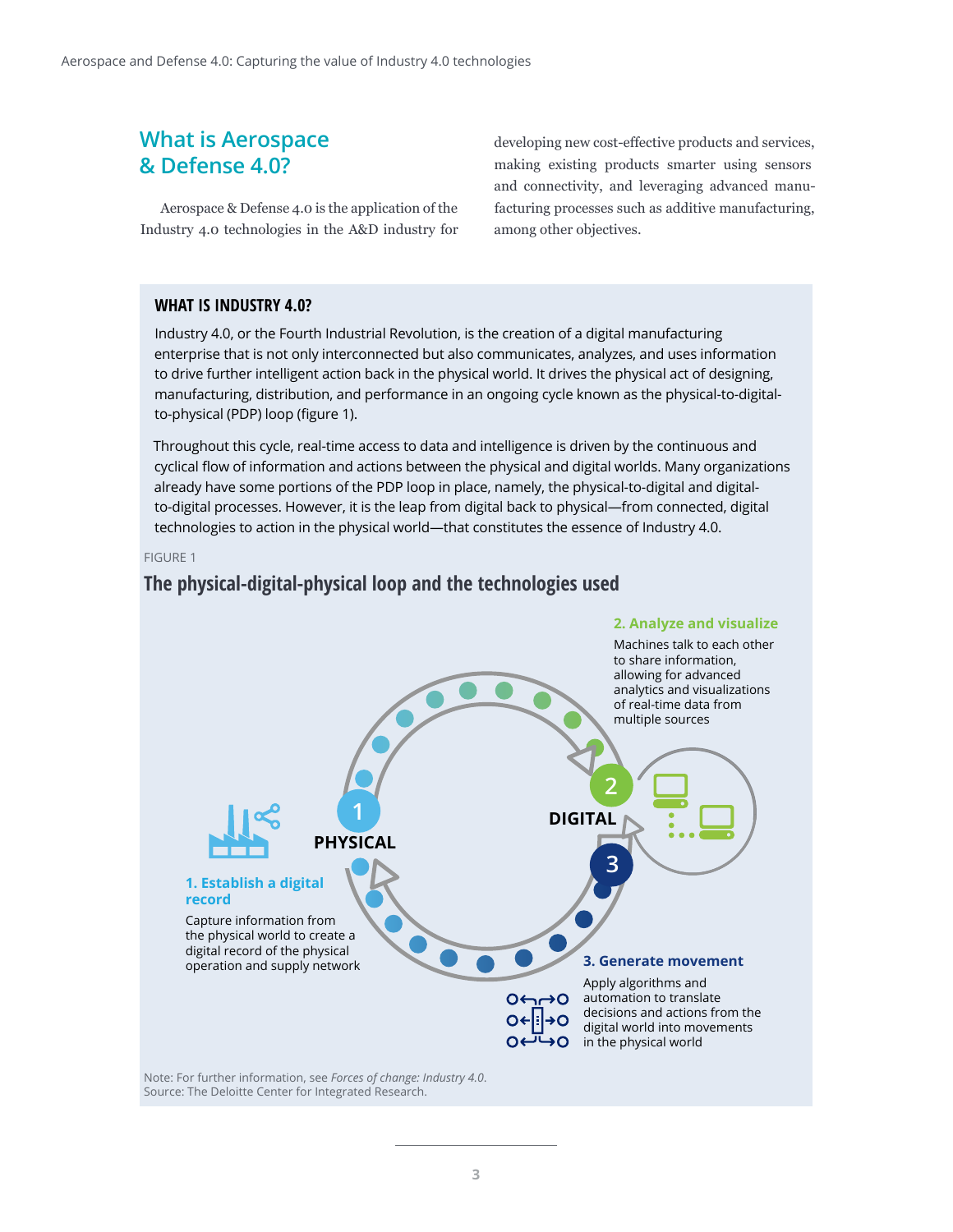Some A&D companies are already beginning to realize the transformative effects of these technologies (figure 2). They are exploring significant potential value across a variety of dimensions, from cutting costs and restructuring supply chains to expediting time to delivery and making devices and products connected across the board.

For instance, real-time flight data collected from sensors in aircraft is being used to reduce fuel consumption, improve scheduling, and minimize flight delays.4 Aerospace & Defense 4.0 technologies are also improving the aftermarket experience by using data to track asset condition and predicting parts and systems failures beforehand.

#### FIGURE 2

| <b>Technology</b>                                          | <b>Current applications</b>                                                                                                                                                 | <b>Emerging applications</b>                                                                                                                                                                                                                                     |
|------------------------------------------------------------|-----------------------------------------------------------------------------------------------------------------------------------------------------------------------------|------------------------------------------------------------------------------------------------------------------------------------------------------------------------------------------------------------------------------------------------------------------|
| <b>Additive</b><br>manufacturing                           | Prototyping, tooling, and functional end-use<br>parts manufacturing                                                                                                         | Combining new types of novel materials to<br>improve aerospace parts and accessories                                                                                                                                                                             |
| <b>Advanced</b><br>analytics                               | Monitoring real-time aircraft health;<br>identifying system/component failures in<br>advance; making intelligent scheduling and<br>forecasting models                       | Developing large-scale digitization of plane<br>maintenance data and schedules; creating<br>synergies across business and functional<br>areas by enabling the "connected plane"                                                                                  |
| <b>Advanced</b><br>robotics and<br>cognitive<br>automation | Using robotics in aircraft manufacturing for<br>more efficient production, with fewer errors<br>and quality issues                                                          | Simplifying simulations of aircraft, weapons,<br>and satellite performance, avoiding time-<br>consuming analysis and tests of algorithms,<br>software, and hardware                                                                                              |
| <b>Artificial</b><br>intelligence                          | Applying AI to robotics, automatic<br>programming of tasks and processes in<br>industrial settings, and enabling predictive<br>maintenance                                  | Leveraging AI and computer vision<br>technologies to augment advanced safety<br>features in aircraft; incorporating advanced<br>Al into drones; and replacing human copilots<br>in new, autonomous aircraft                                                      |
| <b>Blockchain</b>                                          | Enabling greater transparency of information<br>between different parties; improving just-in-<br>time logistics; reducing erroneous orders;<br>improving inventory turnover | Improving tracking in supply chains and<br>procurement using a shared database with<br>suppliers and partners; improving validation<br>of supplier performance and reputation; and<br>time-stamping records to reduce fraud and<br>improve supply chain security |
| <b>Digital reality</b><br>(AR/VR/mixed<br>reality)         | Replacing assembly manuals with smart-<br>glasses displays, which substantially reduces<br>wiring production time                                                           | Using VR to optimize and design factories,<br>and simulate an entire factory or warehouse<br>to train workers to use equipment more<br>safely and efficiently                                                                                                    |
| <b>Internet of</b><br><b>Things</b>                        | Monitoring aircraft engine health and<br>optimizing engine performance based on<br>data collected from sensors                                                              | Managing material costs and demand<br>fluctuations by analyzing big data, enabling<br>integrated smart connected assets and<br>operations, and, eventually, an autonomous<br>production environment                                                              |

#### **Aerospace and Defense 4.0 has a multitude of current and emerging applications**

Source: Michelle Drew Rodriguez et al., *Exponential technologies in manufacturing*, Deloitte, 2018.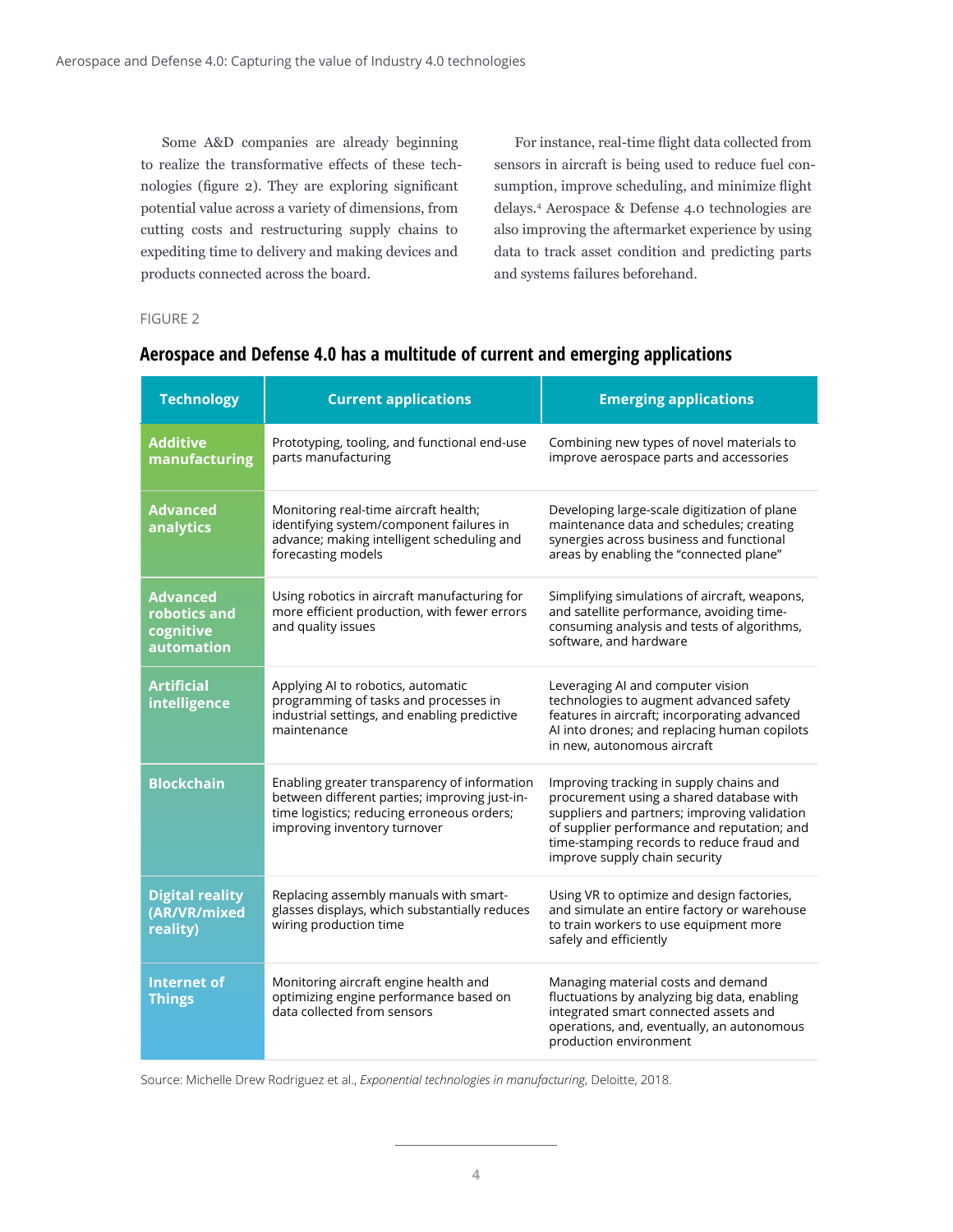## **Moving to a more transformational use of technology: Key focus areas of Aerospace & Defense 4.0**

As the market impact of A&D 4.0 technologies plays out, barriers to entry are lowering and industry lines are blurring. Competition is emerging from new entrants into the market, who are moving beyond creating traditional physical products to using data gleaned from customers and product functioning to create new revenue streams. In the long run, players that are nimble and adept at leveraging multiple advanced technologies could scale up, outperform, and outcompete their industry counterparts. Our research suggests there are four

key areas A&D companies should focus on to become digitally transformed enterprises:

1. **Be agile.** As A&D customers become more demanding in terms of delivery schedules and customization, companies are expected to increasingly need highly agile production and predictive quality controls that adapt to changes in demand. For instance, commercial aircraft backlog remained at an alltime high of about 14,700 units at the end of September 2018, representing

around nine years of the current annual production rate and leading aircraft manufacturers to ramp up production in response to growing aircraft demand.5 Leveraging Industry 4.0, aircraft manufacturers could model components and test assembled systems without having to create physical prototypes, thereby shortening the time to discovery while accelerating the product development process. For example, as Airbus sought to develop an agile manufacturing process, the company joined Adaptive Ramp-Up Management, an EU research project focusing primarily on new product development in the aircraft and shipbuilding industries. As part of the project, Airbus conducted various simulation sessions for the A350 aircraft to ensure that the

new design and advanced materials used in the aircraft would not result in unnecessary cost and schedule overruns. As a result, the development cost of the program came in at less than half of a comparable aircraft program of a competitor.6

2. **Build new business models.** The data that results from connected systems inherent in Industry 4.0 presents significant opportunities. And today's A&D products produce vast amounts of information from thousands of sensors and systems. As such, A&D companies should leverage this information not only for designing, manufacturing, and operating their products but also for developing new business models. The industry could leverage advanced analytics and predictive applications to optimize main-

# **In the long run, players that are nimble and adept at leveraging multiple advanced technologies could scale up, outperform, and outcompete their industry counterparts.**

tenance, repair, and overhaul processes, and leverage the increased access to performance data to create new services. For instance, Boeing recently launched AnalytX, through which it provides data analytics tools and services to its customers. The company's analytics-based solutions and consulting services were designed to help customers enhance operations by exploring data-based flight plans that deliver insights to help maximize fuel efficiency and minimize operational disruptions.7 The AnalytX platform had more than 200 customers at the end of 2017, and Boeing expects further growth in its customer base, while aiming to ramp up its databased services.<sup>8</sup>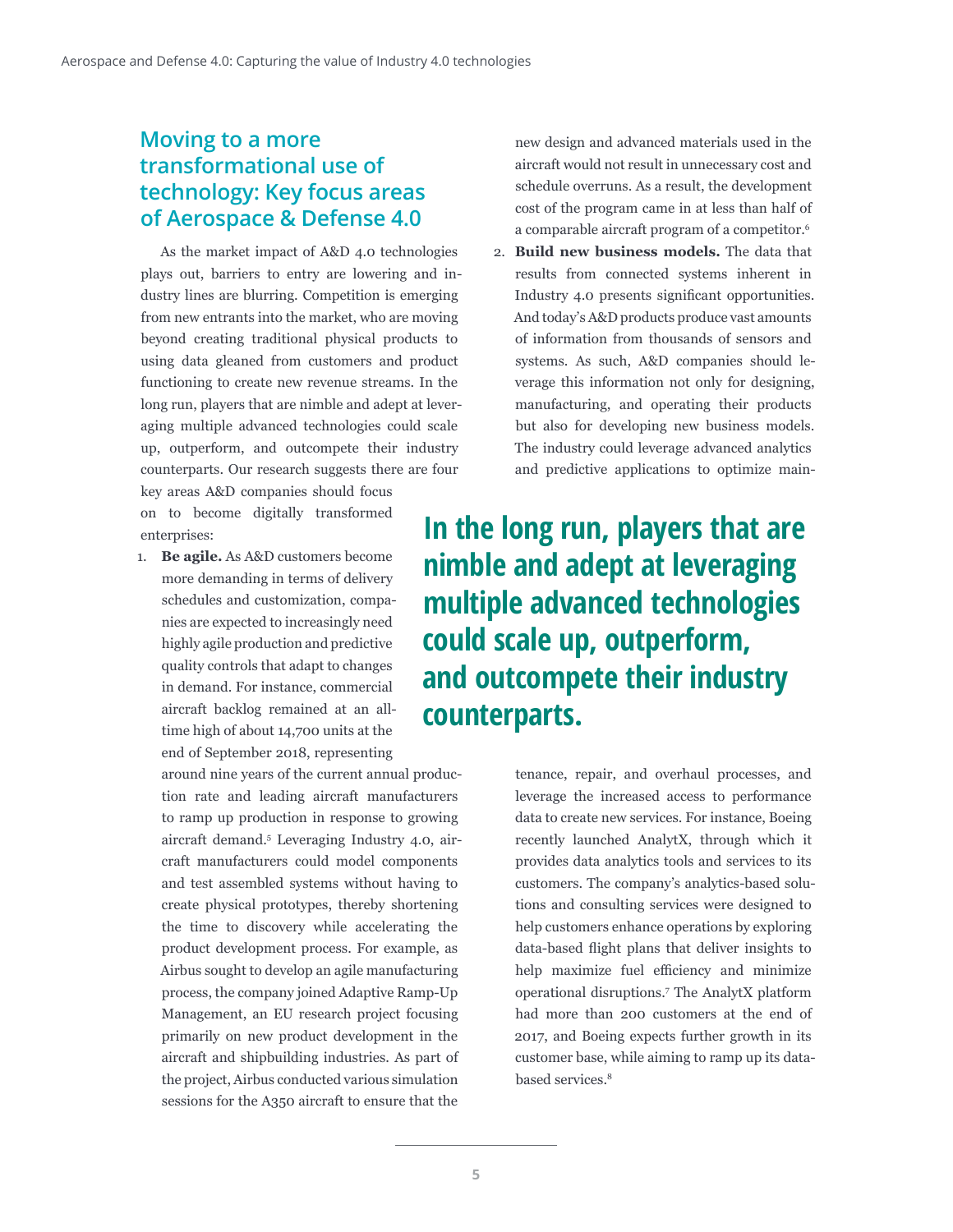- 3. **Collaborate closely with supply chain.** Unanticipated supply chain and vendor challenges, coupled with unpredictable program management issues, often pose another significant challenge. Owing to demands for increased capacity and on-time delivery, the A&D supply chain is currently being transformed,9 and A&D manufacturers should work closely with vendors to innovate, collaborate, and share best practices in digital manufacturing. A&D companies could achieve this using digital design, simulation, and integration, which can help them conceptualize and digitally construct a virtual prototype or a process. This could help enable digital integration across the manufacturing life cycle and increase supply chain visibility. Furthermore, the industry can use high-performance or quantum computing to enable intelligent supply chains that model and simulate manufacturing processes to fix errors as well as analyze inventory to optimize logistics. To enhance collaboration, Dassault Systèmes developed AirDesign under the governance of BoostAeroSpace—a private cloud created by European A&D manufacturers. AirDesign provides a platform for collaborative innovation between A&D industry players from OEMs to small and medium suppliers.<sup>10</sup>
- 4. **Adapt to the new cybersecurity paradigm.**  With the adoption of connected systems and the proliferation of data, A&D companies face increased cybersecurity risks. In fact, various A&D executives surveyed quoted cyber risks and data ownership to be the most common technological challenges their organizations face as they seek to pursue their digital transformation initiatives.<sup>11</sup> A&D companies are highly security-conscious and focus on managing inherent vulnerabilities that come with increased digitization. They are keenly aware of the various national and global regulations around cybersecurity, such as compliance with National Institute of Standards and Technology's cybersecurity guidelines in the United States.12 In an era of digitization where cyberthreats continue to rise, some defense contractors are already focusing more on ensuring

safety of data and intellectual property from cybersecurity risks. For example, in an effort to protect its global networks and intellectual property, Northrop Grumman has set up a dedicated cyber security operations center (CSOC), the purpose of which is intelligence collection, threat detection, incident response, digital forensics, and continuous security monitoring to detect and avoid cyberattacks.<sup>13</sup>

### **Navigating the path to Industry 4.0 success**

The impact Industry 4.0 technologies can have on A&D companies varies depending on a company's size, where it is in the supply chain, what its role in the supply chain is, and, most importantly, its business focus. For A&D companies to successfully implement Industry 4.0 at the enterprise level, digital transformation should occur at three levels: customer engagement, new products/services and platforms, and intelligent assets (figure 3).

1. **Enhancing customer engagement.** A&D companies should leverage Industry 4.0 technologies to create a differentiated customer experience and foster a customer-centric culture through service excellence and customer engagement. By utilizing advanced technologies, A&D companies may unlock new customer insights and improve customer engagement while monitoring evolving customer needs, preferences, and shifts in demand. For example, Raytheon is focusing on delivering improved customer satisfaction using process architecture built upon systems that include product data management, manufacturing systems, and supplier assessment tools—all connected to front- and back-end metrics. The company is enhancing these core systems with digital capabilities such as big data management, virtual reality, and predictive analytics. Moreover, its Immersive Design Center leverages a 3D immersive environment to facilitate codevelopment and coproduction of products and better align customers. By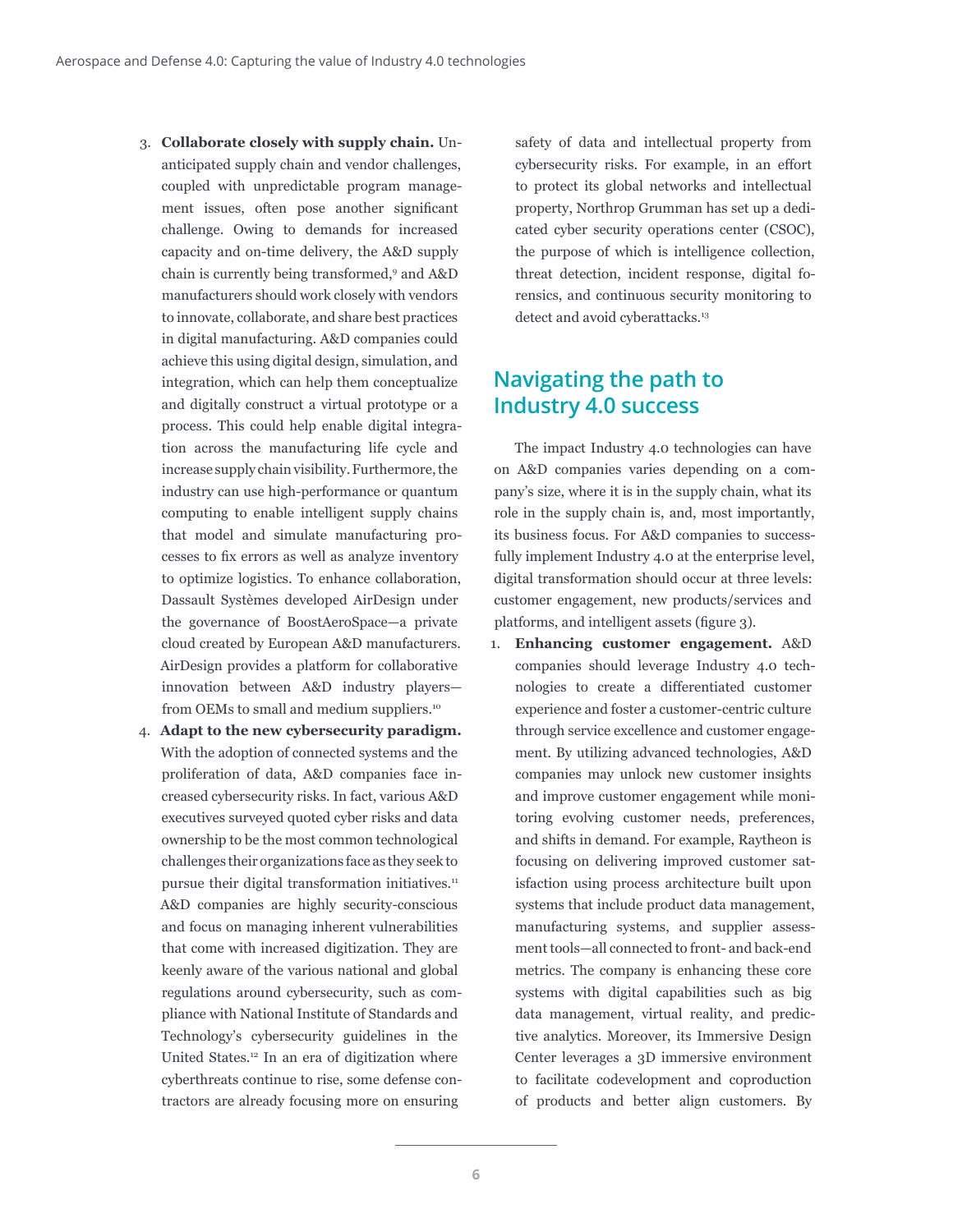

# **at three levels**

Source: Deloitte analysis.

integrating digital technologies, Raytheon plans to help customers test designs and enable them to provide feedback in the initial phase, enhancing customer engagement and reducing the possibility of cost and schedule overruns.14

2. **Creating new products/services and platforms.** Product or service innovation in the A&D industry can be a drawn-out and difficult process; R&D for new products can take several years, with another few years spent in commercializing them. Digital technologies can open new opportunities for innovation for the A&D industry by not only reducing the time to design, develop, and commercialize new products, but also by providing insights and ideas from different stakeholders that feed back into the development cycle. A case in point is Thales Digital Factory, which is developing innovative products based on key digital technologies such as big data, artificial intelligence, and the Internet of Things (IoT). Acting as a startup ecosystem, Thales is developing new ideas as "minimum viable products (MVP)," helping accelerate the pace at which these ideas become reality to get the product to market faster, better, and cheaper. Through a combination of digital skills and engineering excellence, Thales is working toward a successful digital transformation across its global businesses.15

3. **Making assets intelligent.** Using Industry 4.0 technologies to make assets smarter and more self-aware can help A&D companies improve utilization and efficiency. For example, digital twin technology makes it possible to virtually see inside a jet engine or even an entire aircraft located anywhere, to better understand how an IoT-connected engine operates and interacts within its environment. The benefits of this visibility range from optimizing the engine design to monitoring its performance to predicting maintenance needs, ultimately improving the overall experience and value for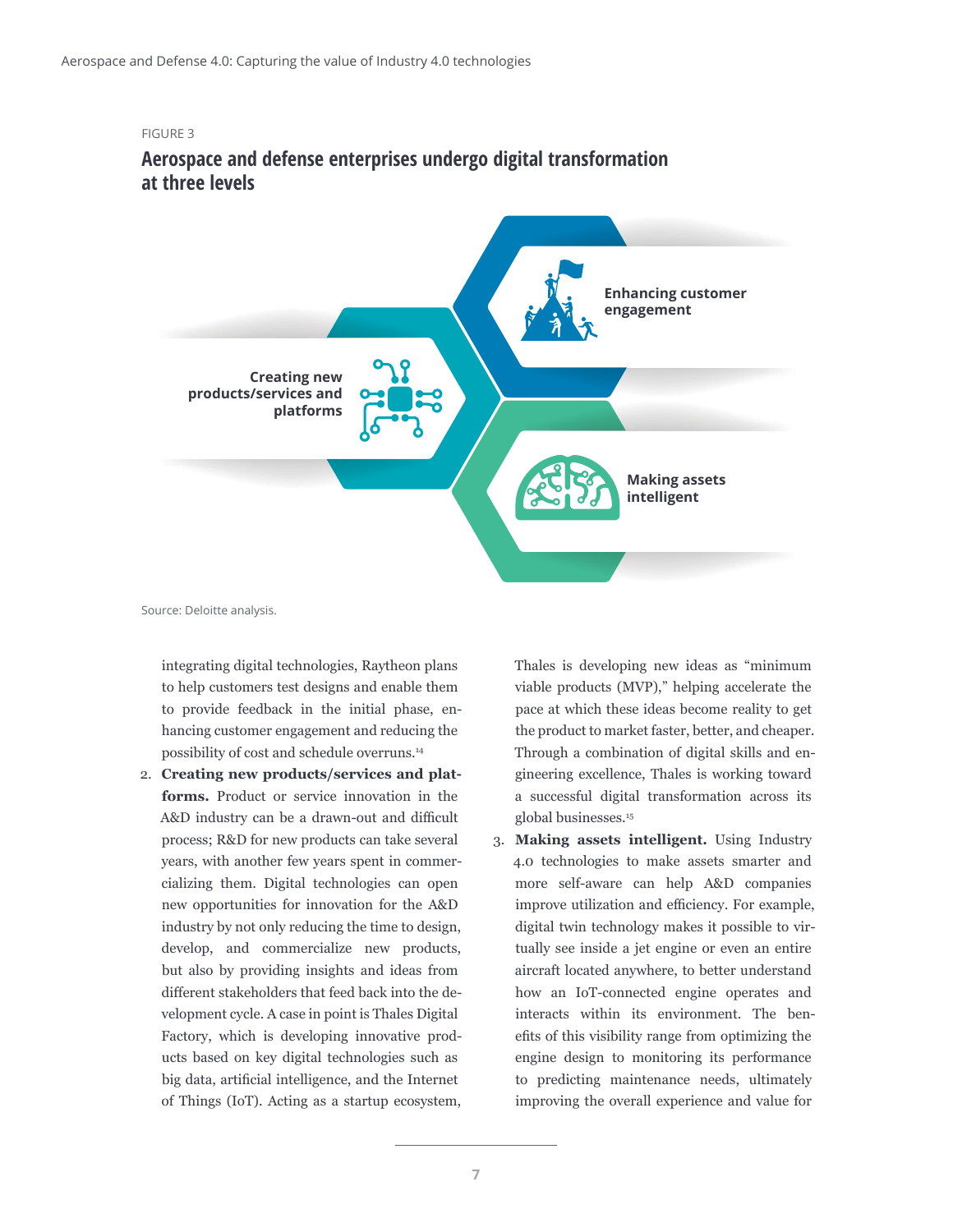customers. Lockheed Martin is using data from connected systems to create, innovate, and replicate components, products, and entire programs as part of a totally integrated system where data threads come together to form a "Digital Tapestry," which brings people, processes, and tools into a common information framework across the life cycle of its products. This free flow of digital information eliminates the manual transfer of data and the costly errors that go with it. With Digital Tapestry, Lockheed's designs can be printed, and form, fit, and function can all be checked before manufacturing, helping lower the costs.16

## **A holistic path to digital transformation**

Although A&D organizations are leveraging Industry 4.0 technologies, the opportunity exists to implement this more broadly across the enterprise, by focusing on four key areas: becoming agile, building new business models, ensuring close collaboration with the supply chain, and safeguarding data and intellectual property from cybersecurity risks. While there could be many potential pathways to becoming a digitally transformed enterprise, an industry player that leverages intelligent assets to create new products/services and platforms and increase customer engagement can be highly successful.

Industry executives should think of *Aerospace & Defense 4.0* as an enterprisewide investment into driving long-term growth, innovation, productivity, and efficiency. Their approach should be holistic rather than focusing on small random acts of digital. Moreover, since these technologies could be much more sustainable and robust over business cycles, A&D executives should align top leadership, talent, and investments around digital transformation. Being able to completely leverage innovative, gamechanging technologies could be a matter of survival in the increasingly "disrupt or be disrupted" A&D industry.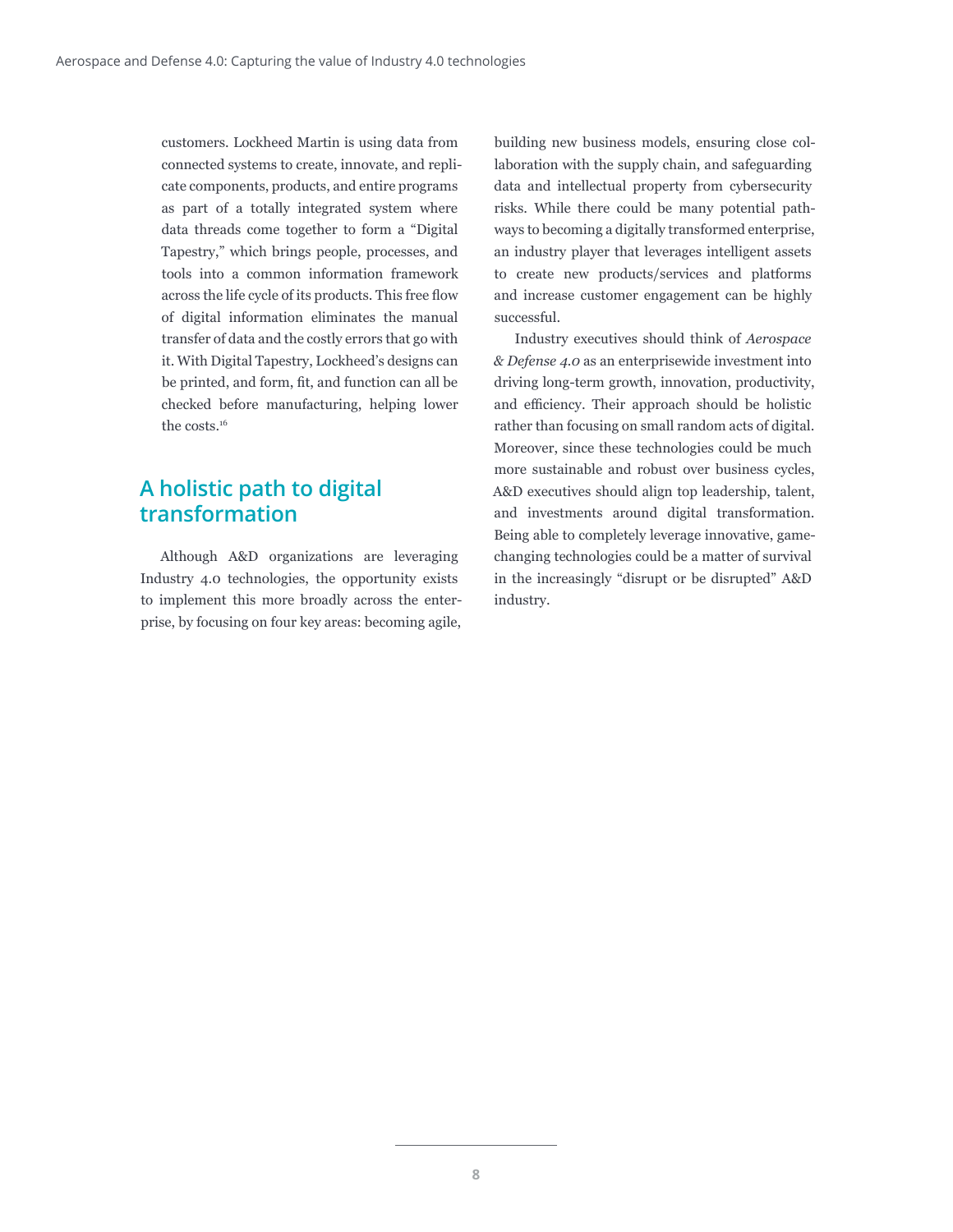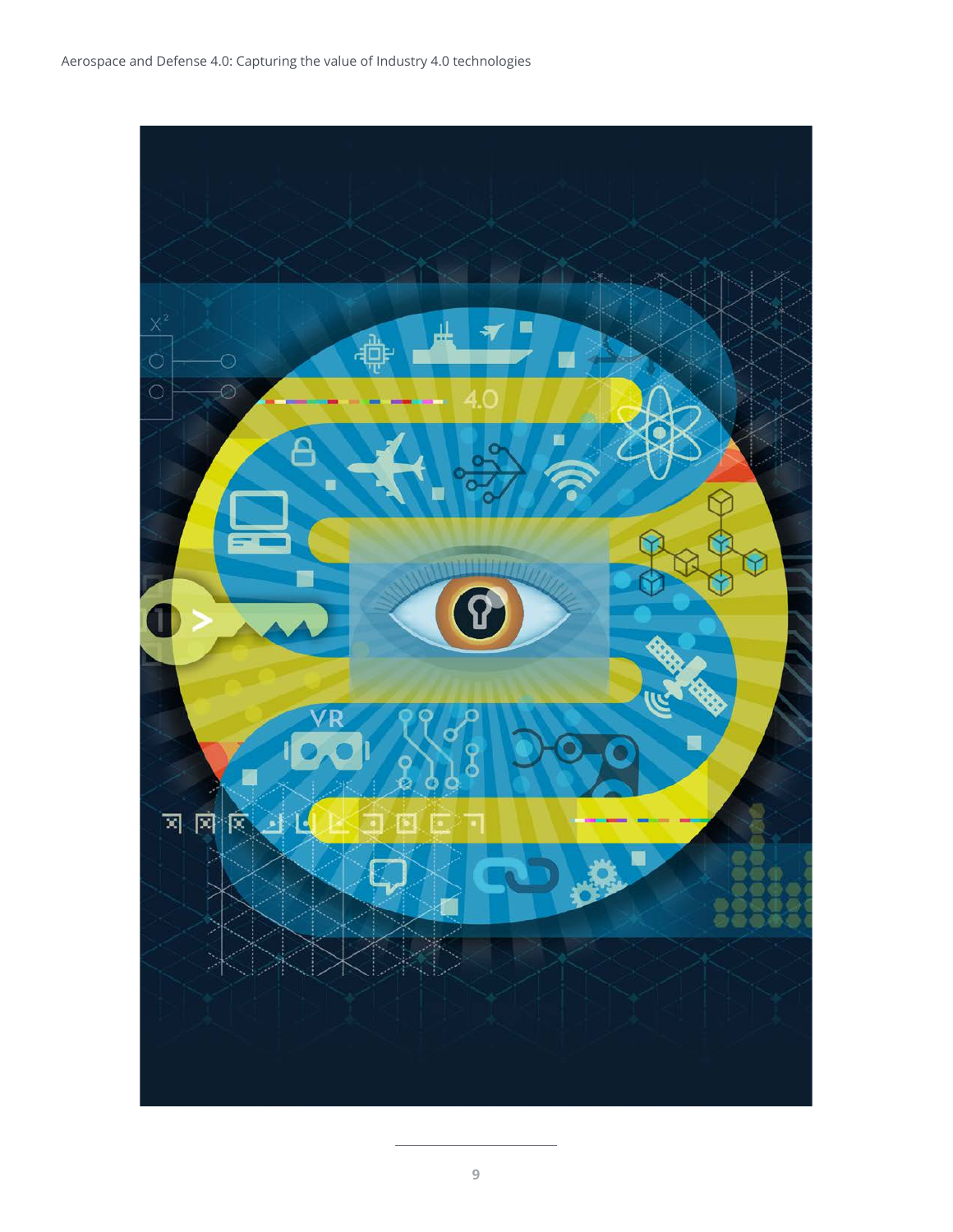## **Endnotes**

- 1. Deloitte analysis of data from Tim Hanley et al., *The Industry 4.0 paradox*, Deloitte Insights, October 10, 2018.
- 2. Ibid.
- 3. Deloitte analysis of data from Gerald C. Kane et al., *Achieving digital maturity: Adapting your company to a changing world*, Deloitte University Press, July 13, 2017.
- 4. Woodrow Bellamy III, "Data analytics driving efficiency in commercial aviation," Avionics, December 21, 2017.
- 5. Deloitte analysis of the following data: The Boeing Company, "Order and deliveries," accessed November 1, 2018; Airbus Group, "Orders and deliveries," accessed November 1, 2018; Mavis Toh, "China Huarong Financial Leasing signs for 30 C919s, 20 ARJ21s," FlightGlobal, February 26, 2018; Aaron Chong, "CR929 programme picks up speed," FlightGlobal, November 1, 2018.
- 6. Airbus, "European Union project 'ARUM' to provide flexibility for small-lot producers and production ramp-up of new, complex products," press release, November 5, 2012; AnyLogic, "Airbus Group: Analysis of management strategies for the aircraft production ramp-up," accessed January 16, 2019.
- 7. Boeing Analytx, "Boeing Analytx: It's not about the data it's what you do with it!," http://www.boeing.com/ company/key-orgs/analytx/index.page, accessed January 30, 2019.
- 8. James Pozzi, "Boeing anticipates healthy growth for analytics platform," MRO Network, December 14, 2017.
- 9. Robin Lineberger, *What makes high performing A&D companies tick?*, Deloitte, January 2018.
- 10. Dassault Systèmes, "Dassault Systèmes and BoostAerospace announce 'AirDesign' collaboration platform," July 15, 2014.
- 11. Hanley et al., *The Industry 4.0 paradox*.
- 12. National Institute of Standards and Technology website, accessed January 16, 2019.
- 13. Northrop Grumman, "Northrop Grumman global security: Catalog of capabilities & products," accessed January 16, 2019.
- 14. Raytheon, "Raytheon Australia opens customer center," January 11, 2018.
- 15. Thales, "Thales forges ahead in digital technologies," June 14, 2017.
- 16. Lockheed Martin, "Advanced manufacturing," accessed January 16, 2019; Eric Peterson, "Strategy: Lockheed Martin's Digital Tapestry," CompanyWeek, February 15, 2016.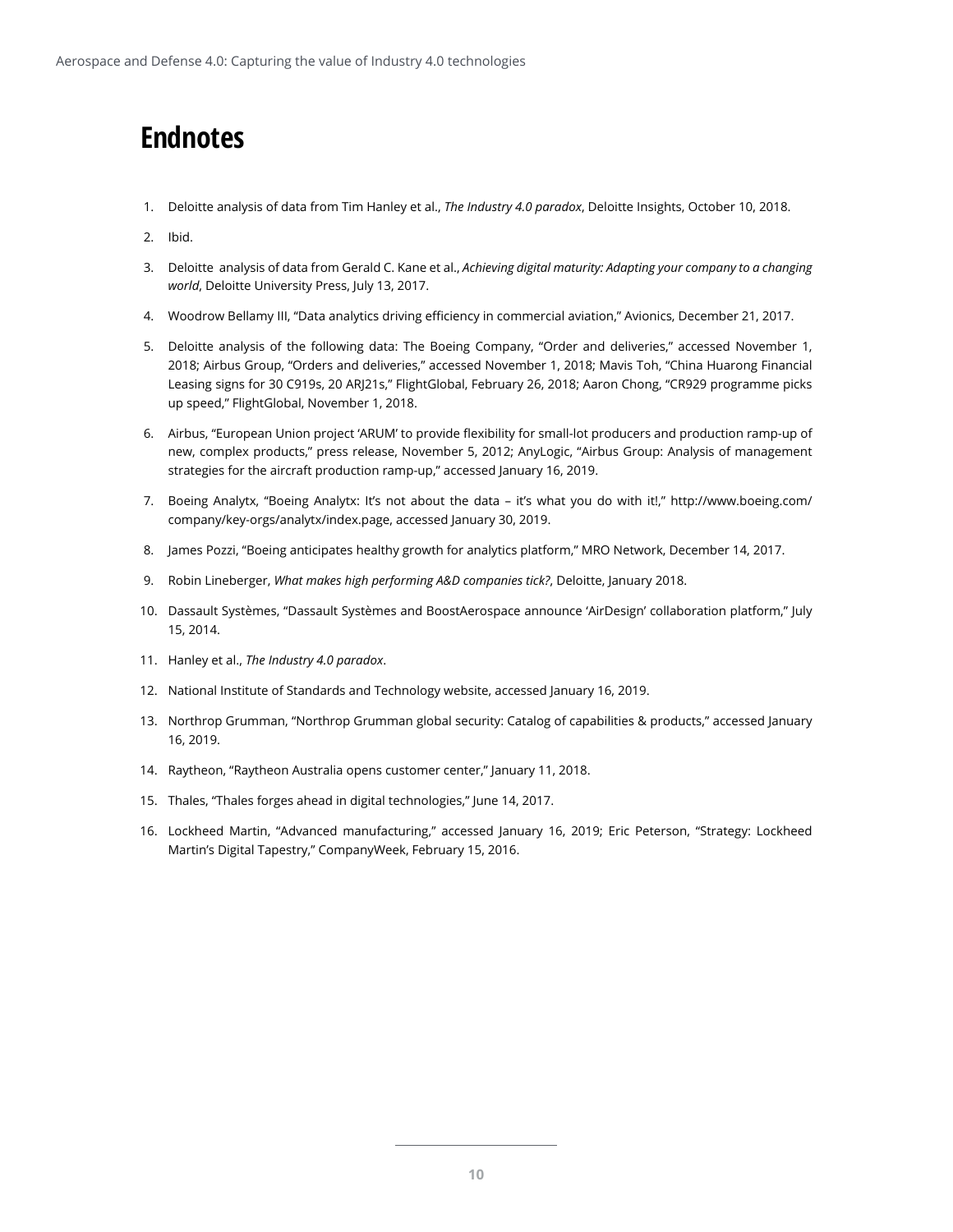## **About the authors**

**ROBIN S. LINEBERGER** serves as the Aerospace & Defense (A&D) leader for Deloitte globally, as well as in the United States. He is responsible for the growth and development of Deloitte's Global and US Aerospace & Defense practices. This includes the development and execution of the global strategies necessary to serve the world's largest commercial aircraft manufacturers and defense companies. He provides advice and counsel and brings the firm's full multidisciplinary capabilities to the executives of the industry's largest companies. The establishment of client service strategies, strong global account delivery teams, and executive relationships are key elements of the role. Lineberger's other responsibilities include active participation in major industry associations, leading research on business issues impacting the industry, and speaking at key industry events. Connect with him on LinkedIn at [www.linkedin.com/in/robin-lineberger-a7b9894/](http://www.linkedin.com/in/robin-lineberger-a7b9894/.).

**AIJAZ HUSSAIN** leads the Aerospace and Defense sector research for the US firm and serves as the principal advisor to the A&D national sector leadership and the practice. Hussain has over 17 years of experience in research, thoughtware development, market/competitive intelligence, business strategy, and financial analysis. Hussain has authored numerous compelling and high-impact thought leadership studies in the areas of operational performance, growth outlook, innovation, digital, elevated future of mobility, and program management. Connect with him on LinkedIn at [www.linkedin.com/in/aijazshaikhussain/](http://www.linkedin.com/in/aijazshaikhussain/.).

**TIM HANLEY** is the Global Industrial Products & Construction sector leader for Deloitte Touche Tohmatsu Limited (Deloitte Global) and a senior partner within Deloitte United States (Deloitte LLP). In his global sector leadership role, Hanley directs strategic initiatives and investments to grow Deloitte member firm market share within the global industrial products and construction sector. During his 38-year career in professional services, he has advised many multinational clients, especially in the industrial products and services, chemicals and specialty materials, and consumer products sectors. He also currently serves as the global lead client service partner or global advisory partner for a number of Fortune Global 500® companies. Connect with him on LinkedIn at [www.linkedin.com/in/tim-hanley-39b841/](http://www.linkedin.com/in/tim-hanley-39b841/).

**VINCENT RUTGERS** is a partner with Deloitte Consulting Netherlands. He has been the global lead client partner for Royal Philips since 2013 and leads the Industrial Products and Services sector in the Netherlands, Northwest Europe and Europe, and the Middle East and Africa. Rutgers studied production process optimization and initially worked for global manufacturing companies. For the past 25 years, he has been working with major companies in the manufacturing, telecom, and utility sectors. Rutgers joined Deloitte in 2012 and led Deloitte Digital in the Netherlands before focusing on Royal Philips. Connect with him on LinkedIn at [www.linkedin.com/in/vrutgers/.](http://www.linkedin.com/in/vrutgers/)

**BRENNA SNIDERMAN** is a senior manager and subject matter specialist at Deloitte Services LP's Center for Integrated Research. She focuses on cross-industry themes and trends, specifically as they relate to additive and advanced manufacturing, Industry 4.0, the Internet of Things, and advanced technologies. She works with other thought leaders to deliver insights into the strategic and organizational implications of these technologies. Connect with her on LinkedIn at [www.linkedin.com/in/brenna-sniderman-2b9b853/](http://www.linkedin.com/in/brenna-sniderman-2b9b853/).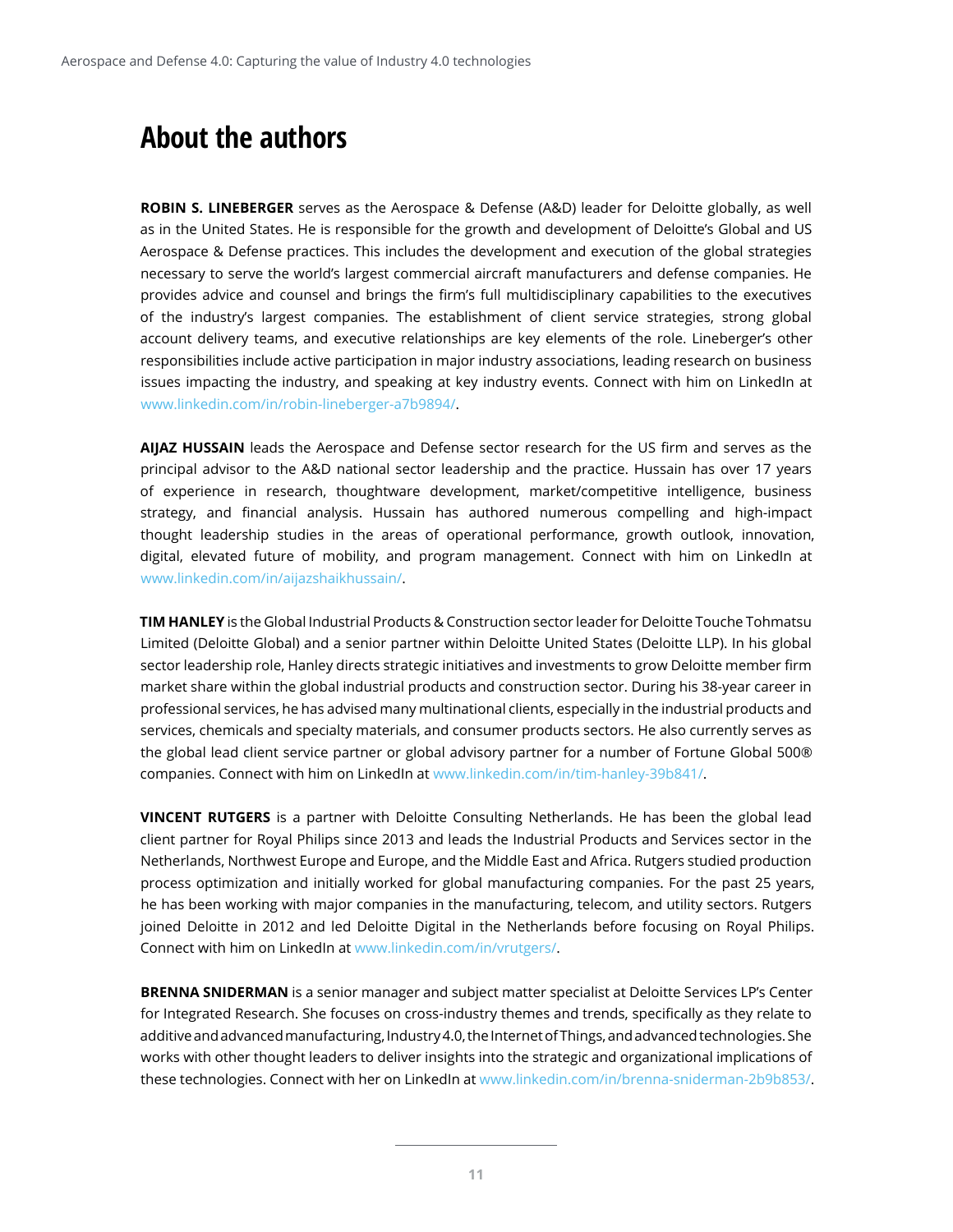# **Acknowledgments**

Thanks to **Siddhant Mehra**, **Kruttika Dwivedi**, **Heather Ashton Manolian**, **Mimi Lee**, **Joanna Lambeas**, and **Kristen Tatro** for their contributions to this study.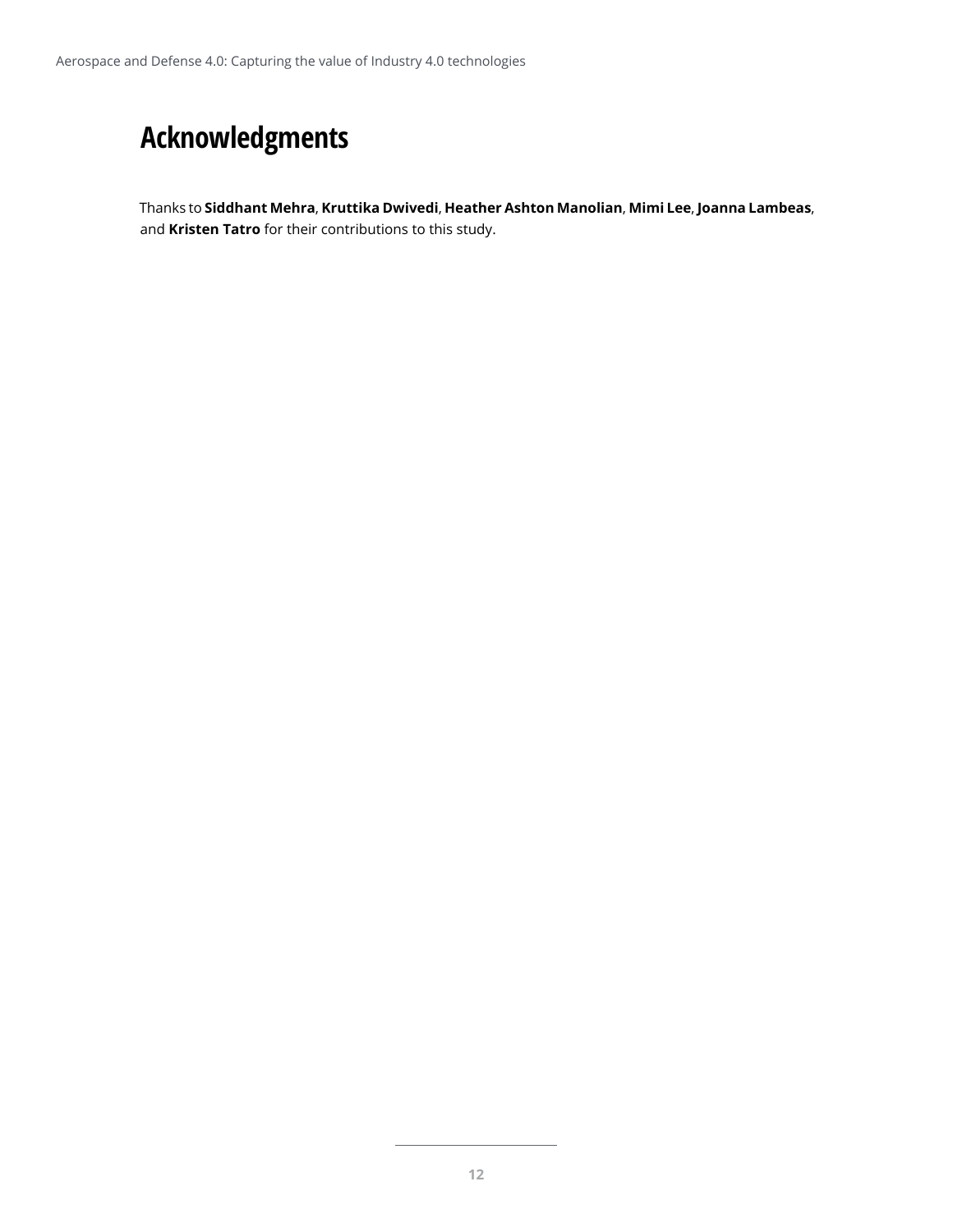# **Contacts**

#### **Canada**

#### **Gerald Faustino**

Partner, Aerospace & Defense specialist Deloitte Touche Tohmatsu Limited +1 514 390 4566 gfaustino@deloitte.ca

#### **China**

#### **Kevin Guo**

Partner, ER&I industry leader Deloitte Touche Tohmatsu Certified Public Accountants LLP Beijing Branch +86 10 85207379 kguo@deloitte.com.cn

#### **France**

#### **Jean-Louis Rassineux** Partner Deloitte Conseil, France +33 1 55 61 57 00 JRassineux@deloitte.fr

#### **India**

**Alaric Diniz** Director Deloitte, India +91 22 6185 5117 adiniz@deloitte.com

#### **Italy**

**Gianluca Di Cicco** Partner, national A&D leader Deloitte Consulting SRL +39 0647 805548 gdicicco@deloitte.it

#### **Japan**

**Yuichiro Kirihara** Partner Deloitte DTC +81 8033 672805 ykirihara@tohmatsu.co.jp

#### **The Netherlands**

**Vincent Rutgers** Partner Deloitte Consulting B.V. +31 8828 85894 VRutgers@deloitte.nl

#### **The United Kingdom**

**Stacey Winters** Partner Deloitte LLP +44 20 7007 0275 stwinters@deloitte.co.uk

#### **The United States**

**Steve Shepley**  Partner Deloitte Consulting LLP +1 213 688 4161 sshepley@deloitte.com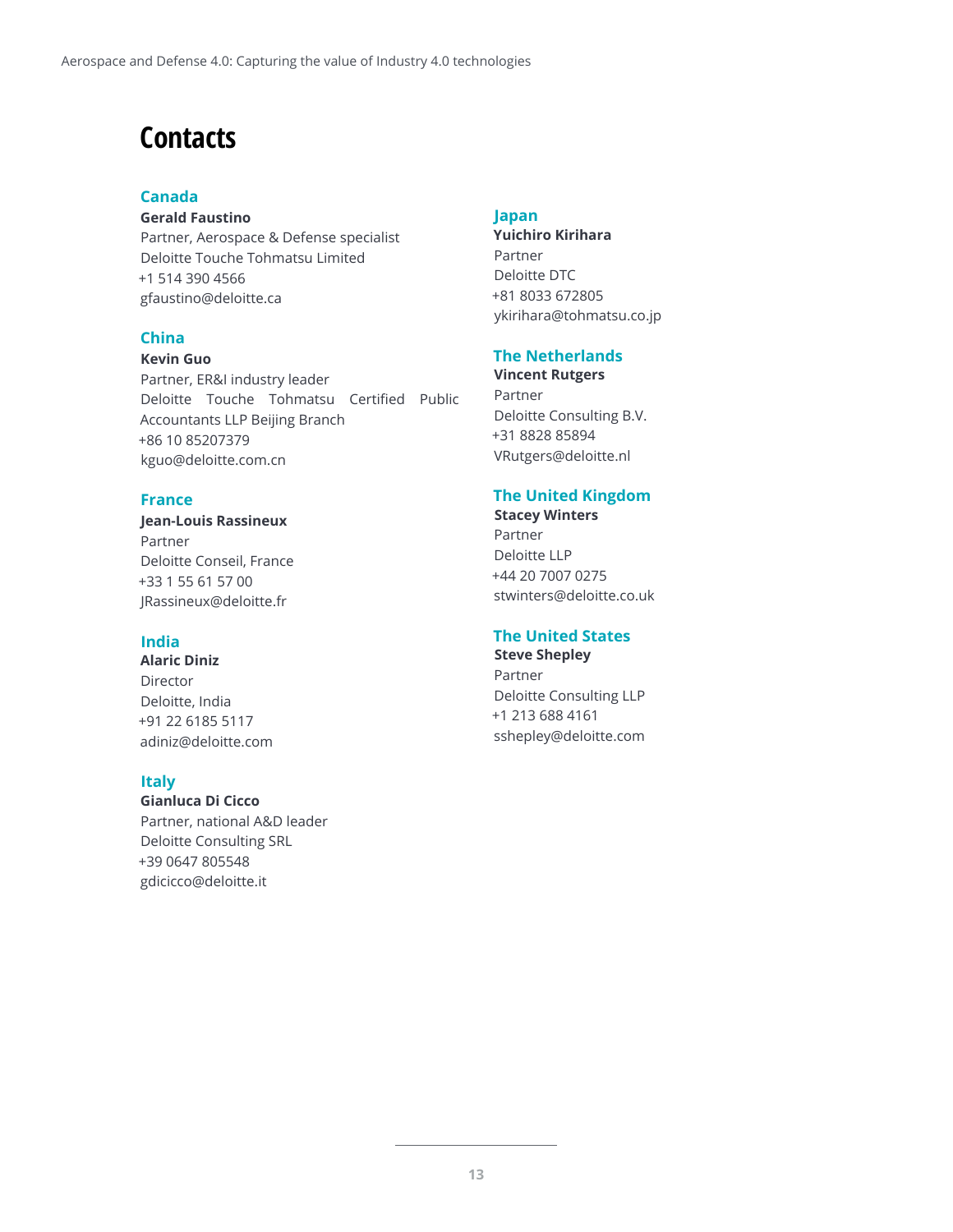Deloitte Consulting LLP's Supply Chain and Manufacturing Operations practice helps companies understand and address opportunities to apply Industry 4.0 technologies in pursuit of their business objectives. Our insights into additive manufacturing, the Internet of Things, and analytics enable us to help organizations reassess their people, processes, and technologies in light of advanced manufacturing practices that are evolving every day.